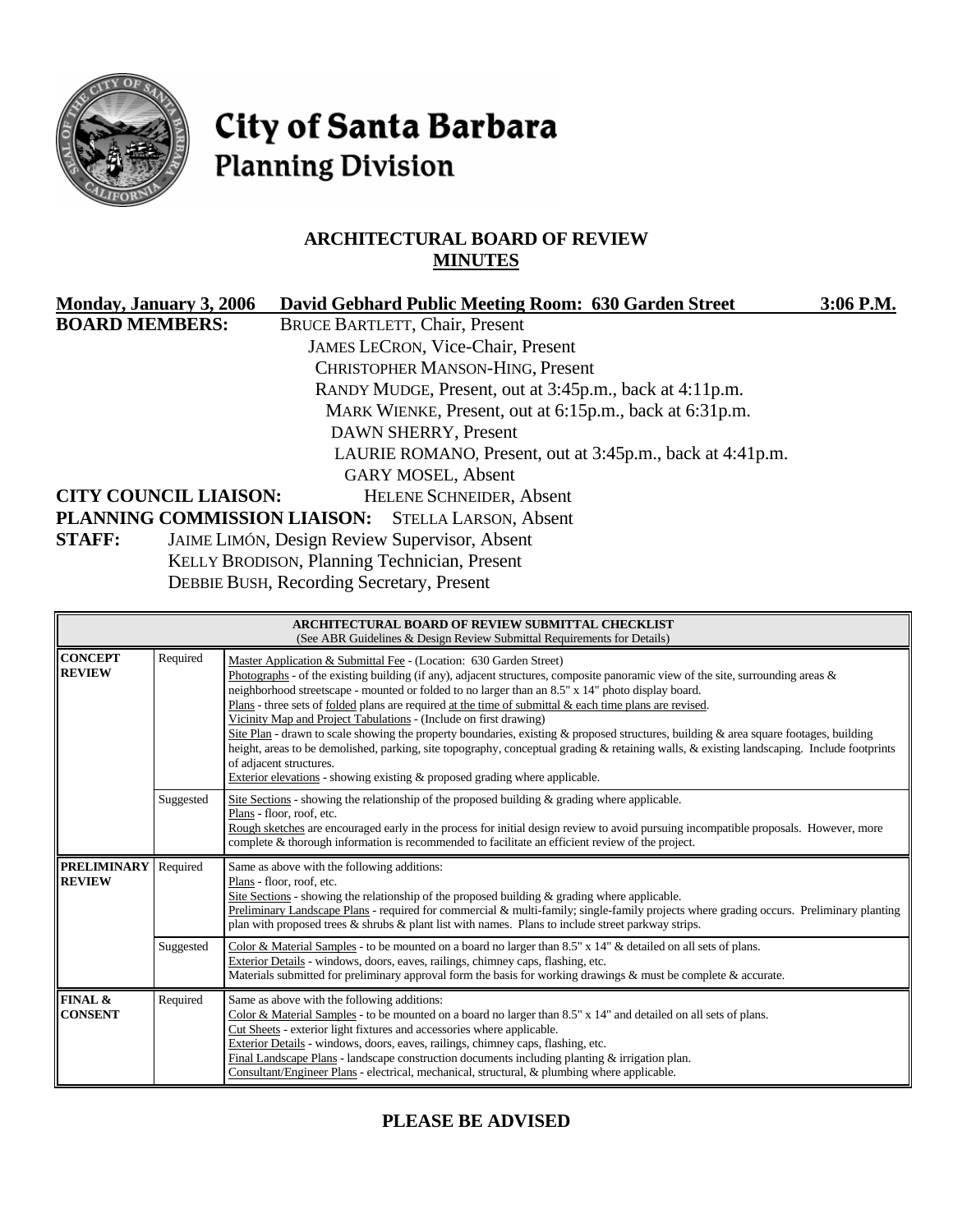- \*\* All approvals made by the Architectural Board of Review (ABR) are based on compliance with Municipal Code Chapter 22.68 and with adopted ABR guidelines. Some agenda items have received a mailed notice and are subject to a public hearing.
- \*\* The approximate time the project will be reviewed is listed to the left of each item. It is suggested that applicants arrive 15 minutes early. The agenda schedule is subject to change as cancellations occur. Staff will notify applicants of time changes.
- \*\* The applicant's presence is required. If an applicant is not present, the item will be postponed indefinitely. If an applicant cancels or postpones on item without providing advance notice, the item will be postponed indefinitely and will not be placed on the following ABR agenda. In order to reschedule the item for review, the applicant must fill out and file a Supplemental Application Form at 630 Garden Street (Community Development Department) and submit appropriate plans.
- \*\* The Board may grant an approval for any project scheduled on the agenda if sufficient information has been provided and no other discretionary review is required. Substitution of plans is not allowed, if revised plans differing from the submittal sets are brought to the meeting, motions for preliminary or final approval will be contingent upon staff review for code compliance.
- \*\* Preliminary and Final Architectural Board of Review approval is valid for one year from the date of the approval unless a time extension or Building Permit has been granted.
- \*\* The Board may refer items to the Consent Calendar for Preliminary and Final Architectural Board of Review approval.
- \*\* In compliance with the Americans with Disabilities Act, if you need special assistance to participate in this meeting, please contact the Planning Division at (805) 564-5470. Notification at least 48 hours prior to the meeting will enable the City to make reasonable arrangements.
- **\*\* Many of the items before the Board may be appealed to the City Council. For further information on appeals, contact the Planning Division Staff or the City Clerk's office. Said appeal must be in writing and must be filed with the City Clerk at City Hall within ten (10) calendar days of the meeting at which the Board took action or rendered its decision. The scope of this project may be modified under further review.**
- **\*\* AGENDAS, MINUTES and REPORTS: Copies of all documents relating to agenda items are available for review at 630 Garden St. in the City Clerk's office, at the Central Library, and [www.SantaBarbaraCa.gov](http://www.santabarbaraca.gov/) If you have any questions or wish to review the plans, please contact Kelly Brodison, at (805) 564-5470 between the hours of 8:30 a.m. to noon and 1:00 p.m. to 4:00 p.m., Monday through Friday.**

# **LICENSING ADVISORY:**

The Business and Professions Code of the State of California and the Municipal Code of the City of Santa Barbara restrict preparation of plans for certain project types to licensed professionals. Applicants are encouraged to consult with Land Use Controls or Planning Staff to verify requirements for their specific projects.

Unlicensed persons are limited to the preparation of plans for:

- $\triangleright$  Single or multiple family dwellings not to exceed four (4) units per lot, of wood frame construction, and not more than two stories and basement in height;
- ¾ Non-structural changes to storefronts; and,
- ¾ Landscaping for single-family dwellings, or projects consisting solely of landscaping of not more than 5,000 square feet.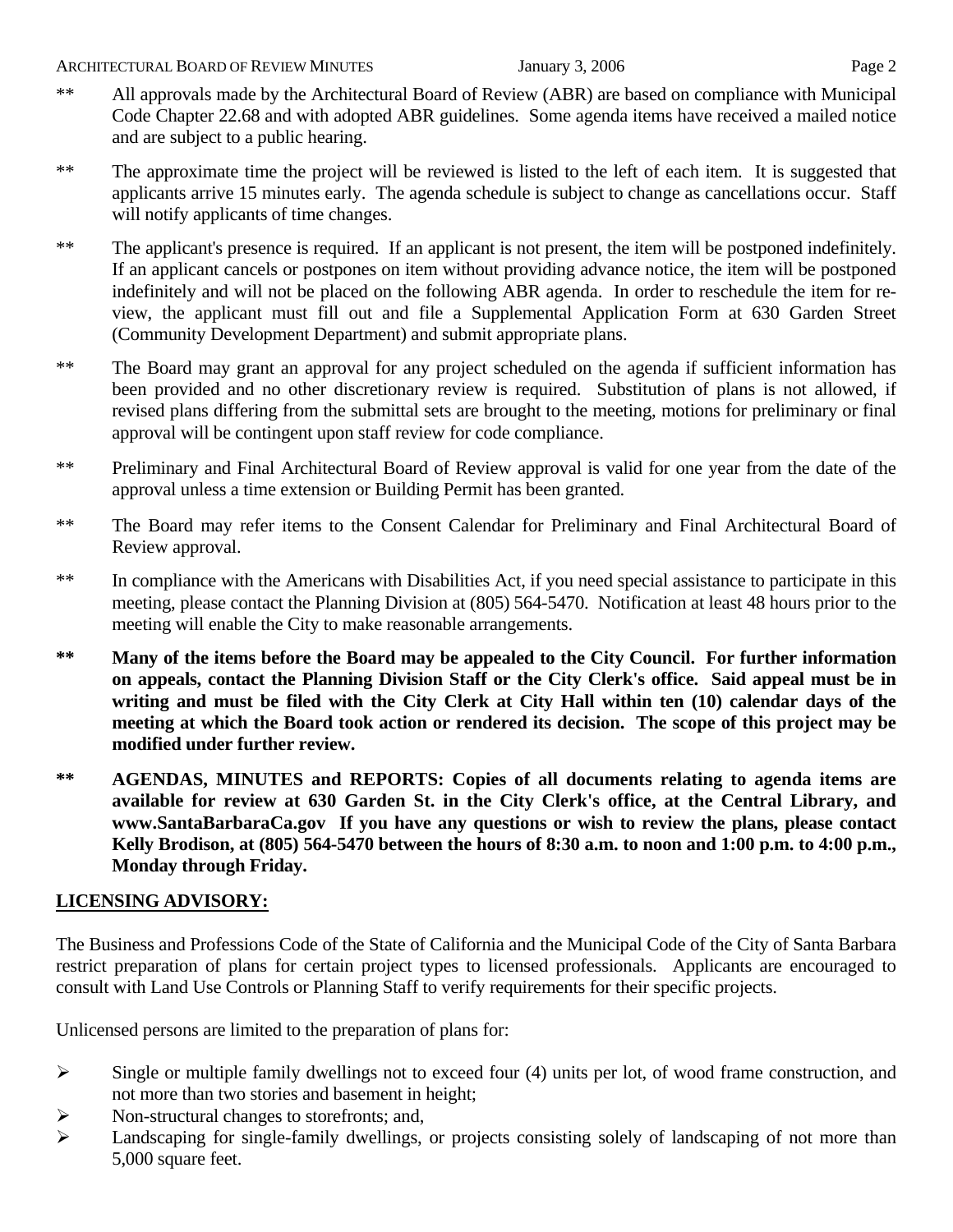# ARCHITECTURAL BOARD OF REVIEW MINUTES January 3, 2006 **Page 3 NOTICE:**

- 1. That on December 29, 2005 at 4:00 p.m., this Agenda was duly posted on the Community Development bulletin board, in the office of the City Clerk, and on the bulletin board on the outside of City Hall.
- 2. This regular meeting of the Architectural Board of Review will be broadcast live and rebroadcast in its entirety on Wednesday at 9:00 a.m. on Channel 18.

# **GENERAL BUSINESS:**

A. Public Comment:

Any member of the public may address the Architectural Board of Review for up to two minutes on any subject within their jurisdiction that is not scheduled for a public discussion before the Board on that day. The total time for this item is ten minutes. (Public comment for items scheduled on today's agenda will be taken at the time the item is heard.)

Bruce Bartlett welcomed the new ABR members, Laurie Romano, Dawn Sherry and Gary Mosel.

B. Approval of the minutes of the Architectural Board of Review meeting of December 19, 2005.

Motion: Approval of the minutes of the Architectural Board of Review meeting of December 19, 2005, with corrections. Action: Manson-Hing/Wienke, 4/0/3. LeCron, Romano, Sherry abstained.

C. Consent Calendar.

Motion: Ratify the Consent Calendar. The Consent Calendar was reviewed by Jim LeCron with the exception of the landscaping for Item K, reviewed by Randy Mudge. Action: Manson-Hing/Wienke, 4/0/3. LeCron, Romano, Sherry abstained.

D. Announcements, requests by applicants for continuances and withdrawals, future agenda items, and appeals.

Ms. Brodison welcomed the new ABR members, Laurie Romano, Dawn Sherry and Gary Mosel.

E. Subcommittee Reports.

Bruce Bartlett suggested reviewing Subcommittee assignments at next week's ABR meeting.

F. Possible Ordinance Violations.

No reported violations.

G. Election of officers.

Jim LeCron nominated Bruce Bartlett for Chair, and Bruce Bartlett was unanimously elected Chair by the Board Members.

Bruce Bartlett nominated Jim LeCron for Vice-Chair, and Jim LeCron was unanimously elected Vice-Chair by the Board Members.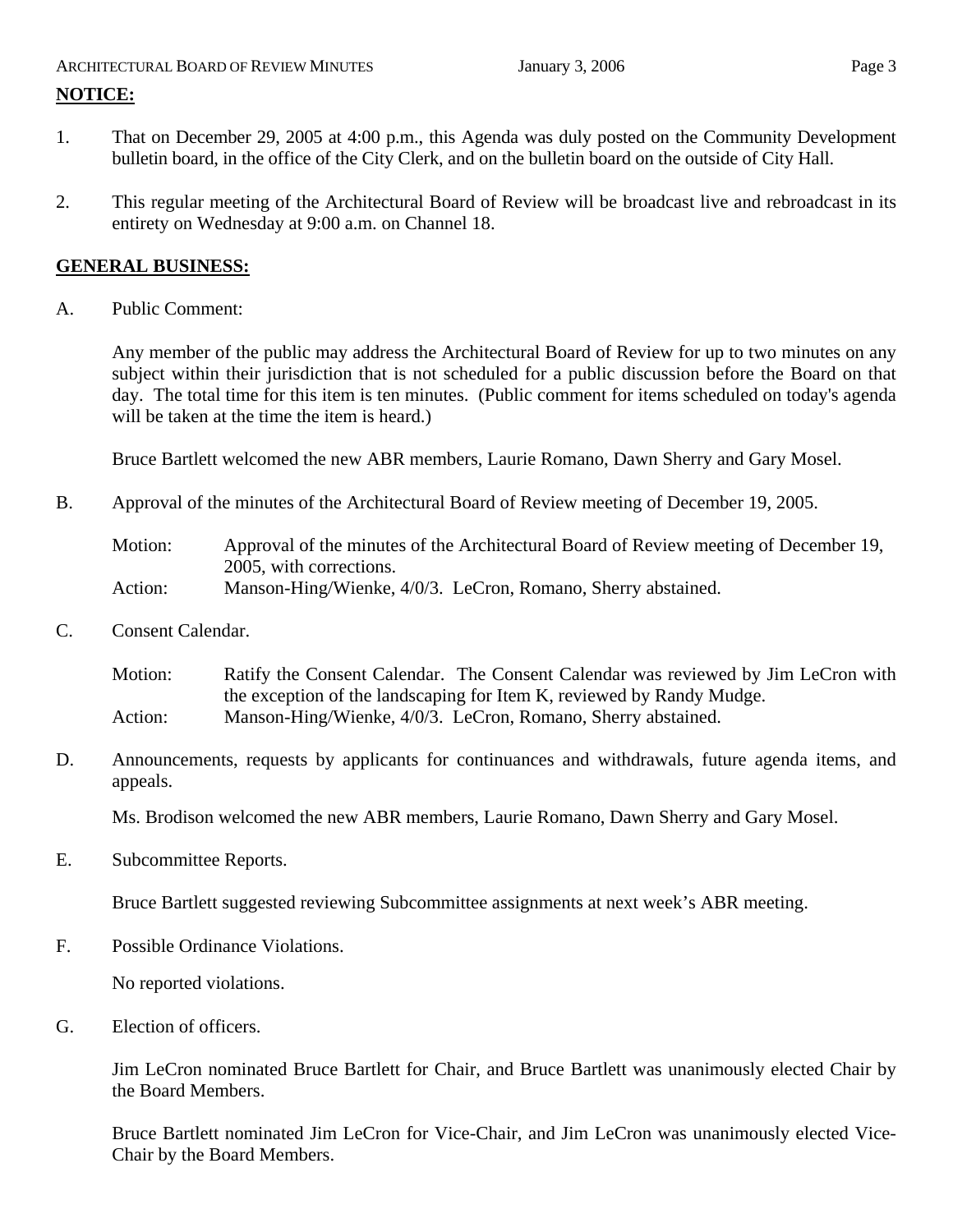# **CONCEPT REVIEW - CONTINUED ITEM**

# **1. 800 MIRAMONTE DR A-1/C-X/E-1 Zone**

 Assessor's Parcel Number: 035-050-063 Application Number: MST2005-00352 Owner: Dreier Properties, LLC Architect: Pacific Architects

(Proposal for a 2,043 square foot single floor addition to an existing 17,873 square foot commercial building and the 1,465 square feet of detached garage area. There are 66 uncovered parking spaces on the 3.8 acre lot located in the Hillside Design District.)

# **(SECOND CONCEPT REVIEW.)**

**(This is a continued Conceptual Review of the enlarged trash enclosure and new variable height retaining wall at the new sidewalk.)** 

# **(COMMENTS ONLY; PROJECT REQUIRES ENVIRONMENTAL ASSESSMENT AND PLANNING COMMISSION REVIEW FOR DEVELOPMENT PLAN APPROVAL.)**

# **(3:18)**

Bill Wolfe, Architect, present.

Motion: Continued indefinitely to the Planning Commission with the following comments: 1) The Board finds there is no adverse visual impact of the courtyard being filled in with building mass. 2) The colors and materials on the buildings are to match the existing colors. 3) Provide a landscaping treatment such as cascading vines on the wall, or differentiate colors to avoid a campus like feeling. The Board would like to see darker colors. 4) The Board appreciates the stepping and layering of the wall where it changes in height. 5) The Board supports the front yard modification request for the trash enclosure, because the enclosure is a significant distance from the street and significant landscaping is provided. 6) The Board would support a demand based parking modification. 7) The new retaining wall is necessary for the required public sidewalk and is in keeping with the architecture and other site walls. 8) The new sidewalks and landscape are good mitigation measures for the proposed modifications. Action: Manson-Hing/Wienke, 7/0/0.

# **CONCEPT REVIEW - CONTINUED ITEM**

# **2. 320 W PUEBLO ST** C-O Zone Assessor's Parcel Number: 025-102-001 Application Number: MST2003-00152 Owner: Santa Barbara Cottage Hospital Agent: Suzanne Elledge Permit Processing

 Architect: Brian Cearnal Architect: Erich Burkhart

(Proposed Cottage Hospital Master Plan. The project involves the demolition of 280,090 square feet including the main hospital building, Eye Center and structures on the adjacent west block. Also proposed is 434,955 square feet of new construction. Two new parking structures are also proposed. One of the parking structures will be located behind the Knapp Building at 2400 Bath Street, and the other will be located at the northeast corner of Pueblo and Castillo Streets. The one-block section of Castillo Street that borders on the west side of the hospital that is located between Pueblo and Junipero Streets is proposed to be closed to allow the construction of the new hospital facility. The project received Planning Commission approval of the Development Plan and City Council approval of the Specific Plan, Development Agreement, and Castillo Street Abandonment.) **(SECOND CONCEPT REVIEW.)** 

(Preliminary Review of the Knapp Parking Structure is requested.)

**(PROJECT REQUIRES COMPLIANCE WITH PLANNING COMMISSION RESOLUTION NO. 020-05.)**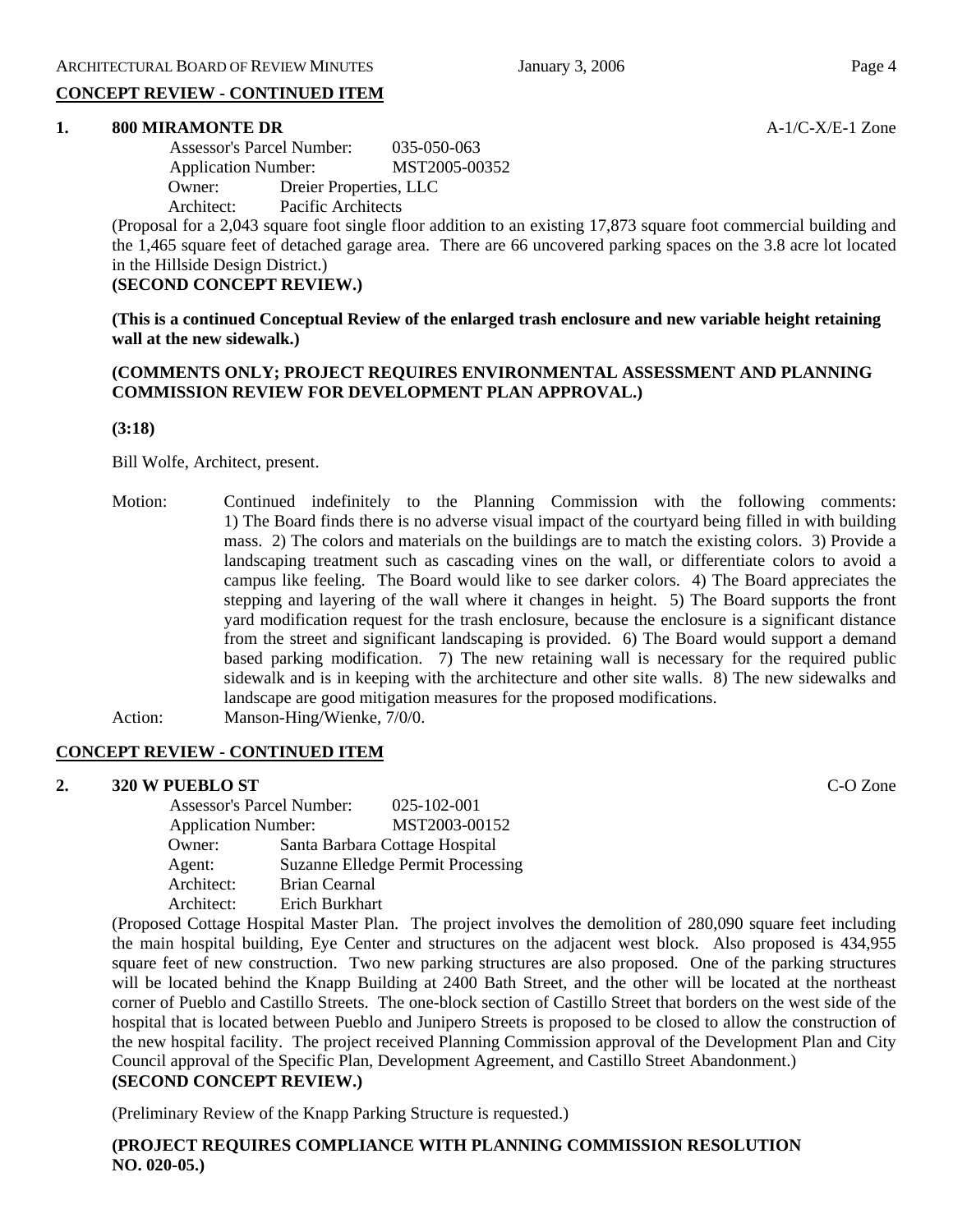# **(3:45)**

Brian Cearnal, Design Architect; Wayne Banks, Project Architect; Bob Cunningham, Landscape Architect; and Brooks Larson, Cottage Hospital; present.

- Motion: Continued indefinitely to the Planning Commission or the Modification Hearing Officer based on Staff's decision and with the following ABR comments: 1) The project is ready for Preliminary and Final Approval. 2) The modification request for the rear yard encroachment is technical in nature with no visual impact and the area is nicely landscaped.
- Action: LeCron/Manson-Hing, 5/0/0. Mudge, Romano stepped down.

# **FINAL REVIEW**

# **3. 1701- 1704, 1706 & 1708 LA VISTA DEL OCEANO LN** E-1 Zone

 Assessor's Parcel Number: 035-180-009 Application Number: MST2003-00227 Owner: King Heirs, LLC Owner: The Mesa at Santa Barbara, LLC Agent: Brent Daniels

(The project site is 7.66 acres in size located in the Alta Mesa Neighborhood of the City. The project includes two components: the "Single Family Project" and the "Duplex Project" (MST2003-00620). The Single Family Project would merge and re-subdivide 5.73 acres into six (6) lots, where the six residences are proposed. Of the 5.73 acre site, 3.33 acres would be dedicated as open space. The residences would range from 3,525 to 4,517 square feet in size, with three-car garages and swimming pools. Five guest parking spaces are also proposed. Estimated grading for the single family project would consist of 3,050 cubic yards (cy) of cut and 5,100 cy of fill outside the main building footprints. Grading within the building footprints is estimated at 4,705 cy of cut and 1,650 cy of fill. The following discretionary applications are required for the Single Family Project: a Waiver of Public Street Frontage for Lots 3, 4, 5, and 6 on La Vista del Oceano Lane, a private road serving more than two units; Modification of Street Frontage Requirements for Lots 2, 4, 5 and 6 to allow less than the 90 feet of public street frontage requirement; Modification of the Front Yard Setback for Lots 1, 2, 3 and 4 to allow portions of proposed homes which front La Vista del Oceano Drive to encroach into the required 30 foot setback; Modification of Lot Area for Lots 1 and 2; Modification for Lot 1's garage to exceed a total aggregate floor area in excess of 500 square feet; Neighborhood Preservation Ordinance Compliance to allow grading in excess of 500 cubic yards outside of the main building footprints within the Hillside Design District ; and A Vesting Tentative Subdivision Map to merge and re-subdivide 5.73 acres into six (6) residential lots.)

# **(FINAL REVIEW OF GRADING FOR ALL SIX LOTS INCLUDING UTILITY AND SITE IMPROVEMENTS.)**

# **(4:11)**

Brent Daniels, Agent; and Mark Lloyd, L and P Consultants; present.

Motion: Final Approval as submitted with the understanding that all the wall finishes shall match the previous submittal with the walls to be stone, plaster or rubble. Action: Wienke/LeCron, 6/0/0. Romano stepped down.

# **THE BOARD RECESSED FROM 4:48P.M. UNTIL 4:51P.M**.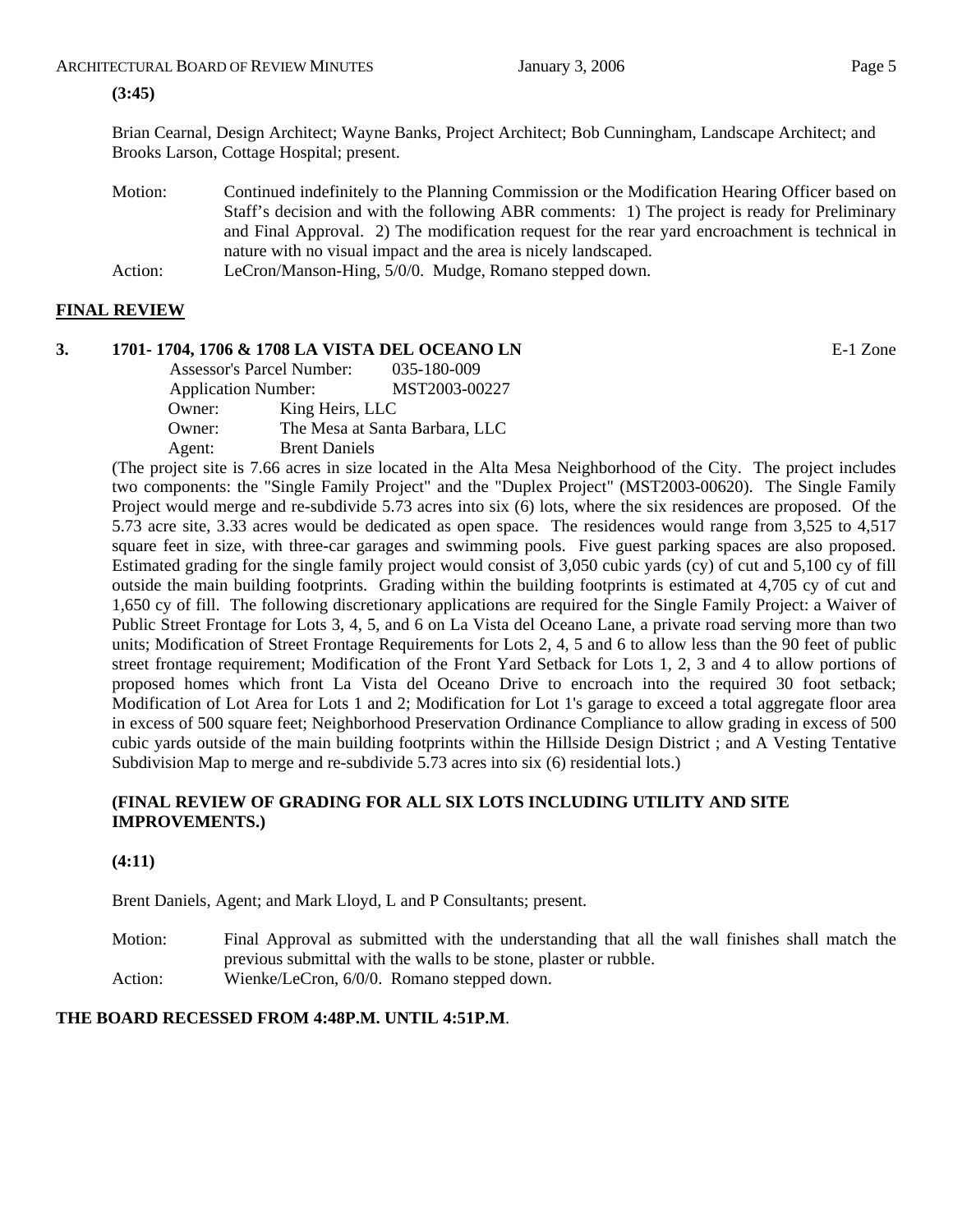# **CONCEPT REVIEW - CONTINUED ITEM**

# **4. 826 E CANON PERDIDO ST** C-2 Zone

| <b>Assessor's Parcel Number:</b> | 031-042-007              |
|----------------------------------|--------------------------|
| <b>Application Number:</b>       | MST2005-00504            |
| Architect:                       | <b>Christine Pierron</b> |
| Owner:                           | Canon Perdido Cottages   |
|                                  |                          |

(Proposal for a new two-story, four-unit condominium project comprised of three attached one-bedroom units (863 square feet each) with 774 square feet of garage space and one detached two-bedroom unit (1,328 square feet) with an attached 462 square foot two-car garage. A total of 3,917 square feet of habitable space is proposed on the 8,053 square foot vacant lot. Modifications are required to allow encroachments into the required front and rear yard setbacks and to provide fewer parking spaces than required.)

# **(SECOND CONCEPT REVIEW.)**

# **(COMMENTS ONLY; PROJECT REQUIRES ENVIRONMENTAL ASSESSMENT, PLANNING COMMISSION APPROVAL FOR A TENTATIVE SUBDIVISION MAP, AND MODIFICATIONS.)**

Items 4 and 5 were heard concurrently.

# **(4:51)**

Christine Pierron, Architect; Kirk Gradin, Architect; and Sam Maphis, Landscape Architect; present

Motion: Continued indefinitely to the Planning Commission with the following comments: 1) The site planning and architecture are well conceived and blend nicely with the Haley-Milpas Design Guidelines. 2) The Board finds the architecture to be refreshing and whimsical. 3) The Board finds the site is unique with its own identity. 4) The Board finds the architectural style to be simple in nature and fun in detail. 5) The Board appreciates the solar panels on the flat roofs. 6) The Board supports the front yard modification request for encroachment of the porch as it is minor in nature and is in keeping with the neighborhood. 7) The Board feels that the central driveway paseo is quite successful and likes the random patterns of the mixed paving. 8) The Board supports the common entry post driveway elements. The Board would support a modification request if necessary, however, does not see that one is required at this time. 9) The proposed landscape and the reuse of the existing plant specimens are a benefit to the neighborhood. 10) The plant palette as presented is acceptable. Action: Wienke/Manson-Hing, 7/0/0.

# **CONCEPT REVIEW - CONTINUED ITEM**

# **5. 822 E CANON PERDIDO ST** C-2 Zone

|            | Assessor's Parcel Number:  |  |
|------------|----------------------------|--|
|            | <b>Application Number:</b> |  |
| Architect: | Kirk Gradin                |  |
| Owner:     | CCCP. LLC                  |  |

(Proposal to demolish the two existing residential units totaling 2,073 square feet and construct four new twostory, three-bedroom condominium units totaling 6,692 square feet on an 11,210 square foot lot. The proposal includes three attached 1,605 square foot units with a 491 square foot two-car garage each and one detached 1,877 square foot unit with a 460 square foot two-car garage. Two modifications are required to allow the garage of the detached unit to encroach into the required interior and rear yard setbacks.)

# **(SECOND CONCEPT REVIEW.)**

# **(COMMENTS ONLY; PROJECT REQUIRES ENVIRONMENTAL ASSESSMENT, PLANNING COMMISSION APPROVAL FOR A TENTATIVE SUBDIVISION MAP, AND MODIFICATIONS.)**

Items 4 and 5 were heard concurrently.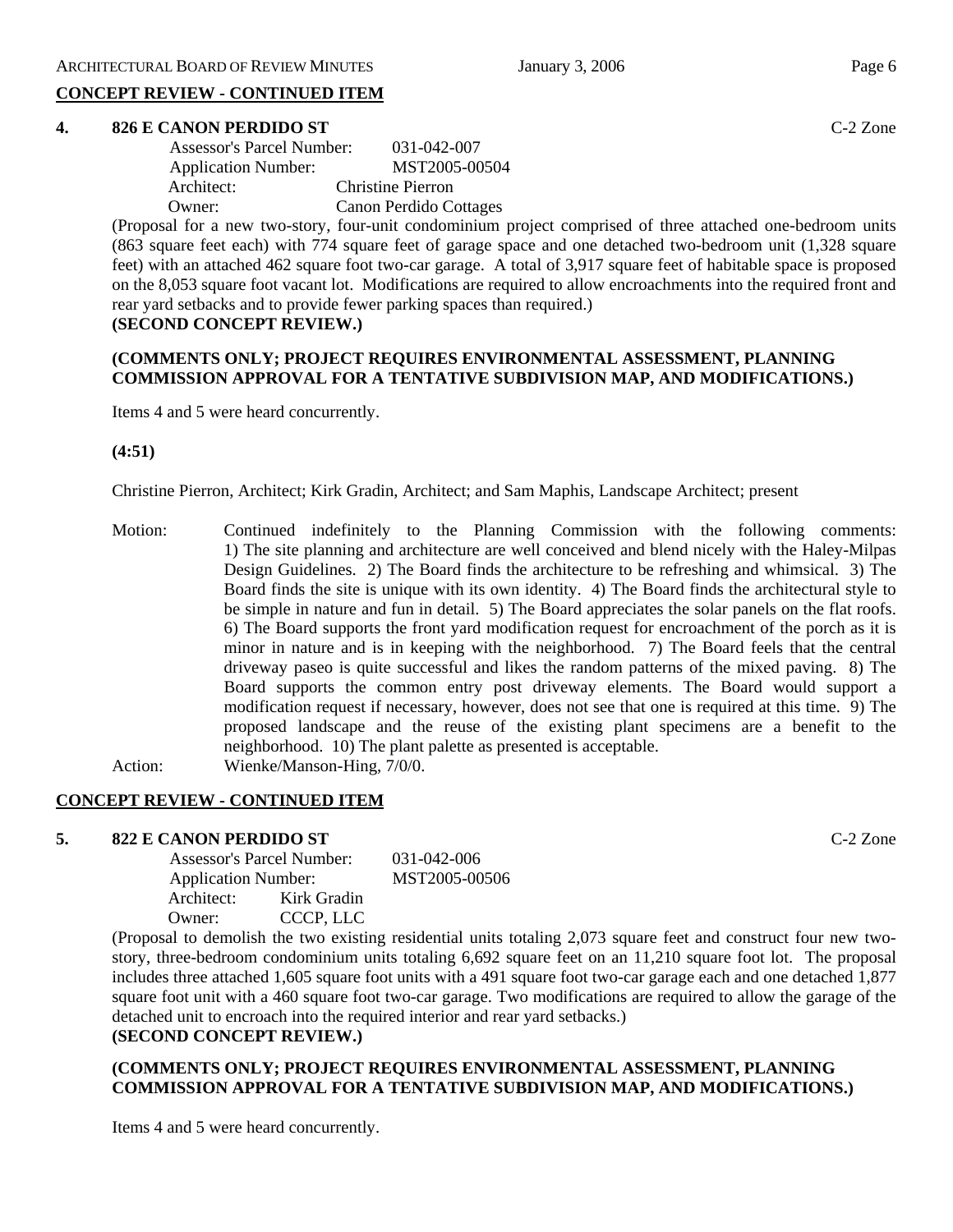# ARCHITECTURAL BOARD OF REVIEW MINUTES January 3, 2006 **Page 7** Page 7

# **(4:51)**

Christine Pierron, Architect; Kirk Gradin, Architect; and Sam Maphis, Landscape Architect; present.

Motion: Continued indefinitely with the following comments: 1) The Board finds the overall site planning and shared driveway works well with 826 Canon Perdido. The buildings are sympathetic in style, yet have their own distinguishing character and blend together well. 2) The collaboration between the two projects on the central paseo is quite successful. 3) The modification request for the front courtyard encroachment is supportable; however, the Board would like the courtyard to be enclosed with a plaster wall as opposed to a fence. 4) The site planning and architecture are well conceived and blend nicely with the Haley-Milpas Design Guidelines. 5) The Board is not in support of the tandem garage parking as presented due to maneuverability concerns. 6) The Board is concerned with the double-sided trash enclosure between units A and B, due to visual and functional issues. Action: Wienke/Mudge,  $7/0/0$ .

# **THE BOARD RECESSED FROM 5:51P.M. UNTIL 6:15P.M.**

# **CONCEPT REVIEW - CONTINUED ITEM**

# **6. 2030 CASTILLO ST** R-4 Zone

|                            | 025-292-029<br><b>Assessor's Parcel Number:</b> |               |
|----------------------------|-------------------------------------------------|---------------|
| <b>Application Number:</b> |                                                 | MST2005-00654 |
| Owner:                     | Lori A. Pearson                                 |               |
| Designer:                  | Patrick Pouler                                  |               |

(Proposal to construct a 500 square foot addition and a 30 square foot deck to the rear of the existing 1,372 square foot, two-story residence at the front of an 8,500 square foot lot. The lot is currently developed with an additional 1,540 square foot, two-story residence at the rear and a 720 square foot carport which is to remain unaltered. A modification is requested for reduction of distance between buildings.)

# **(SECOND CONCEPT REVIEW.)**

# **(MODIFICATION APPROVED NOVEMBER 30, 2005.)**

**(6:15)** 

Patrick Pouler, Designer, present.

- Motion: Preliminary Approval and continued indefinitely to the Consent Calendar with the following comments and conditions: 1) The Board finds the vertical nature of the second story addition is overwhelming the existing house and would like to see at least one-foot removed from the second story plate heights. 2) Study eliminating the eyebrow eaves between the first and second floor at the east and west elevations. 3) Revise the plans and elevations to reflect the appropriate bracketing of the beam ends so they match the existing condition.
- Action: LeCron/Manson-Hing, 6/0/0. Wienke stepped down.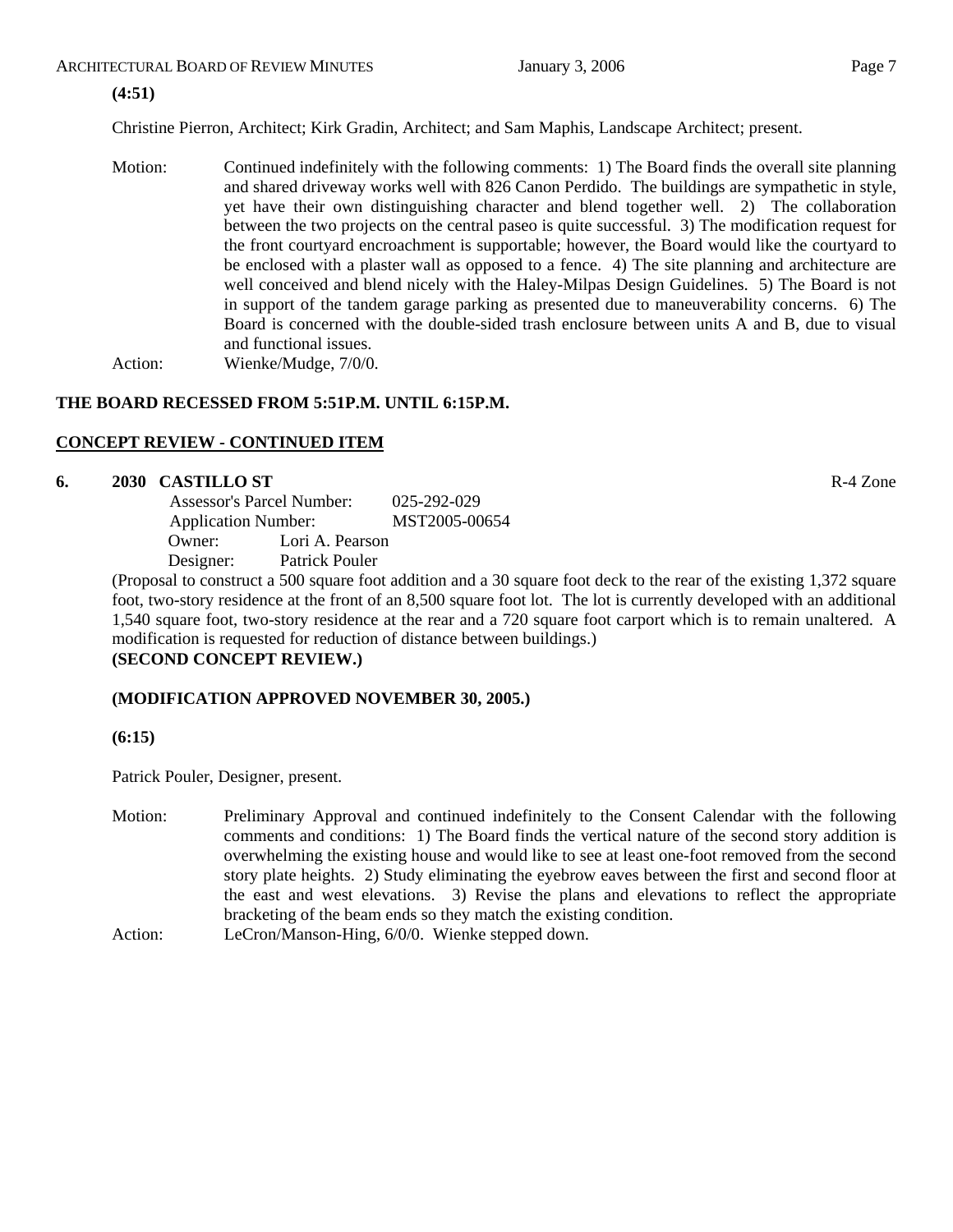# **CONCEPT REVIEW - NEW ITEM: PUBLIC HEARING**

# **7. 1309 ENSENADA ST R-2 Zone**

 Assessor's Parcel Number: 017-231-008 Application Number: MST2005-00719 Owner: John Hancock Architect: Jyl Ratkevich

(Proposal to construct a 450 square foot second story addition and a 530 square foot attached garage to an existing 815 square foot two-story residence on a 7,281 square foot lot. The project includes the conversion of the existing 96 square foot garage to storage and the demolition of 174 square feet on the second floor.)

# **(COMMENTS ONLY; PROJECT REQUIRES ENVIRONMENTAL ASSESSMENT AND NEIGHBORHOOD PRESERVATION ORDINANCE FINDINGS.)**

**(6:30)**

John Hancock, Owner, present.

Public comment opened at 6:34p.m.

A letter submitted by Joe Van Thyne, neighbor, was read into the record which expressed support for the project.

Public comment closed at 6:35p.m.

Motion: Continued indefinitely with the following comments: 1) The proposed addition in the rear yard stepping down of the grade is appropriate. 2) There is an opportunity to re-align the garage under story with the upper deck for maneuverability space without demolishing the hedge. 3) Study a parapet wall roof form that may be more in style with the existing main residence, and the Board are open to a revised proposal. 4) Applicant to provide an appropriate grading plan for the driveway as it relates to the garage and the neighboring property. Action: Wienke/Manson-Hing, 7/0/0.

# **CONCEPT REVIEW - NEW ITEM: PUBLIC HEARING**

# **8. 1025 LAS ALTURAS RD** A-1 Zone

 Assessor's Parcel Number: 019-113-052 Application Number: MST2005-00791<br>Owner: Steven Adrian & Gina Giannetto Steven Adrian & Gina Giannetto Architect: Steven Adrian

(Proposal for "as-built" vegetation removal of 8 Acacia trees, 193 cubic yards of grading for the future driveway and patio area, and the construction of a 114 linear foot retaining wall ranging in height from 2'-0" to 6'-0" from grade on a vacant 45,315 square foot lot in the Hillside Design District. The existing shed and air stream trailer are indicated to be removed. A residence will be proposed for review in the future under a separate application.)

# **(COMMENTS ONLY; PROJECT REQUIRES ENVIRONMENTAL ASSESSMENT AND NEIGHBORHOOD PRESERVATION ORDINANCE FINDINGS.)**

**(6:51)** 

Steven Adrian and Gina Giannetto, Owners, present.

Public comment opened at 6:56p.m.

Richard Edmonds, neighbor, stated concerns with the proposed retaining wall encroaching onto his property.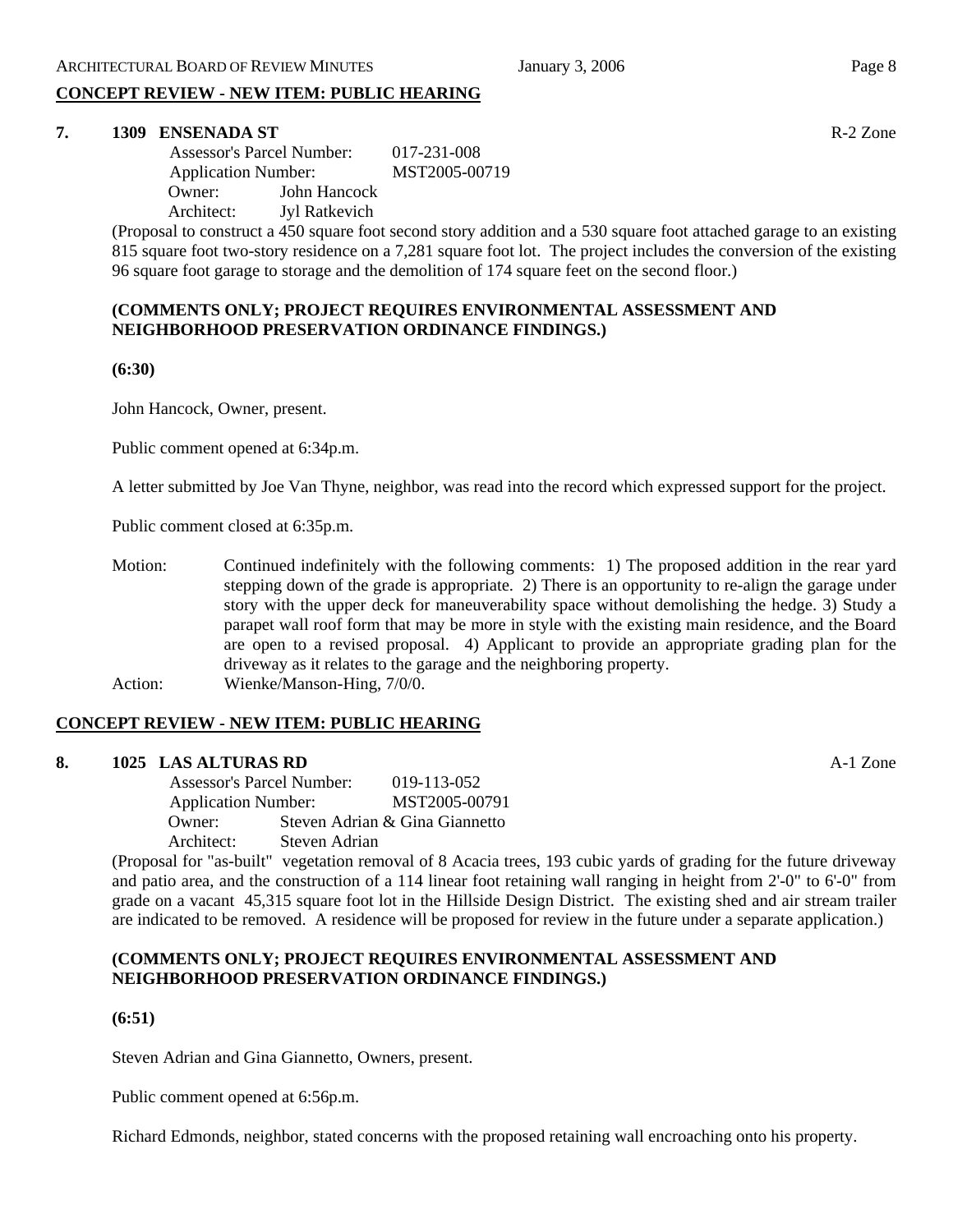A letter submitted by Jennifer Frazier and Stephen Phillips, neighbors, was read into the record which stated that Mr. Edmonds removed landscape, Acacia trees and a large Oak tree from their property and that of the subject property without their permission or knowledge. They would like Mr. Edmonds to replace some of the landscape and the trees.

Public comment closed at 7:04p.m.

Motion: Continued indefinitely for the applicant to resubmit a complete set of plans which include the house and the proposed site work. The Board will attempt to separate the site work and house approvals so the applicant can obtain a separate site work building permit; providing the concept appears to be valid and moving in the right direction. Action: LeCron/Mudge, 7/0/0.

# **CONCEPT REVIEW - CONTINUED ITEM**

# **9. 124 LOS AGUAJES AVE** R-4/SD-3 Zone

| <b>Assessor's Parcel Number:</b> |                     | 033-041-007   |
|----------------------------------|---------------------|---------------|
| <b>Application Number:</b>       |                     | MST2004-00725 |
| Owner:                           | Mark Edwards        |               |
| Architect:                       | Peter Ehlen         |               |
| Agent:                           | Fermina Murray      |               |
| Agent:                           | <b>Compass Rose</b> |               |
|                                  |                     |               |

(Proposal to demolish an existing 887 square foot single family residence and a 400 square foot garage and to construct a three new condominiums consisting of a 1,435 square foot two-bedroom residential unit, a 1,214 square foot one-bedroom unit and a 1,034 square foot one-bedroom residential unit. The project will result in a three-story 3,683 square foot structure with 1,197 square feet in garages on a 6,000 square foot lot located in the Non Appealable Jurisdiction of the Coastal Zone.) **(SECOND CONCEPT REVIEW.)** 

# **(COMMENTS ONLY; PROJECT REQUIRES ENVIRONMENTAL ASSESSMENT AND PLANNING COMMISSION APPROVAL FOR A COASTAL DEVELOPMENT PERMIT FOR A CHANGE OF USE IN THE NON APPEALABLE JURISDICTION OF THE COASTAL ZONE.)**

**(7:25)**

Peter Ehlen, Architect; and Mark Edwards, Owner; present.

Motion: Continued indefinitely with the following comments: 1) A majority of the Board is generally comfortable with the contemporary style of the proposal, and finds that the flat roofs and overhangs are compatible with the industrial nature of the neighborhood. 2) The mass, bulk and scale is excessive, especially at the third floor. 3) The third story element on Los Aguajes Avenue should be pulled back beyond the required fifteen foot setback. 4) Study of tightening the ground floor parking and circulation to minimize the encroachment into the front yard and building within the rear creek buffer. 5) The view of the project is a concern as seen from the train station and the freeway, and the Board encourages the applicant to move the third story back. . 6) The Board appreciates that the parking area is locate site with no garages are facing the street. 7) The architectural style will necessitate quality materials for the project to appear high quality. 8) Maximize landscaping opportunities as part of the circulation re-study. Action: Sherry/LeCron, 6/1/0. Mudge opposed.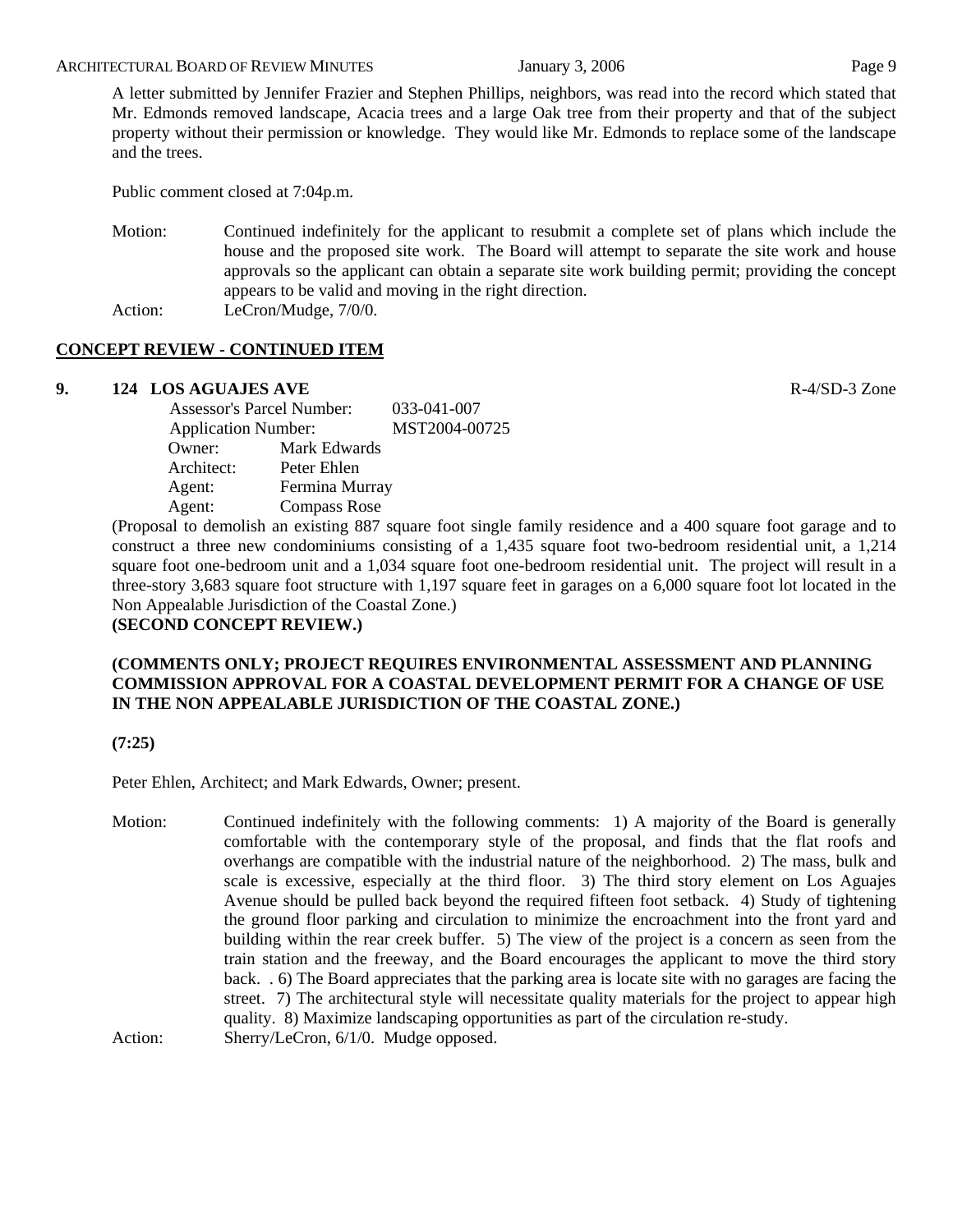# **CONCEPT REVIEW - NEW ITEM: PUBLIC HEARING**

# **10. 1426 MOUNTAIN AVE** R-1 Zone

 Assessor's Parcel Number: 039-021-018 Application Number: MST2005-00777 Owner: Brian A. Filice Architect: Tony Xiques

(Proposal to construct a 983 square foot, two-story addition and an attached 500 square foot, two-car garage to an existing 862 square foot, one-story residence on a 5,625 square foot lot. The proposal also includes the demolition of the existing one-car garage.)

# **(COMMENTS ONLY; PROJECT REQUIRES ENVIRONMENTAL ASSESSMENT AND NEIGHBORHOOD PRESERVATION ORDINANCE FINDINGS.)**

**(8:25)**

Tony Xiques, Architect; and Brian Filice, Owner; present.

Public comment opened at 8:32p.m.

A letter submitted by Irene Presley, neighbor, was read into the record which stated that a second story addition would obstruct her view. Ms. Presley believes that parking will also become a problem.

- Motion: Continued indefinitely with the following comments: 1) The second floor addition is well conceived with its location toward the rear of the existing house. 2) Push the second floor back further to expose more of the roof of the original structure. 3) The garage is internalized to the site and the long driveway is successful, however, there is some concern with the driveway clearance. Review with the Transportation Department that the clearance is allowable, without destroying the hedge. 4) Reduce the proposed ten-foot plate heights on the second floor, as the mass is somewhat aggressive. It is suggested to redesign some of the second floor square footage in a way more typical of an attic type structure. 5) The second story deck off the master bedroom may create privacy concerns for the adjacent neighbor. Applicant is to provide photo documentation as viewed from the second floor. 6) The decorative arched window feature on the second floor is competing with the entry arch. The entry arch is to remain the dominant design of the front of the remodeled house.
- Action: Manson-Hing/Sherry, 7/0/0.

# **CONSENT CALENDAR**

# **REVIEW AFTER FINAL**

# A. **237 EUCALYPTUS HILL DR** A-2 Zone

Assessor's Parcel Number: 015-050-011 Application Number: MST2004-00643 Owner: William R. & Dorothy Z. Lucas, Trustees Applicant: Clay Tedeschi

(Proposal to convert 481 square feet of an existing attached two-car garage to habitable space and construct an attached 734 square foot three-car garage with a 756 square foot second story addition over the garage to an existing 3,733 square foot single-family residence. The project will result in a 5,248 square foot single family residence on a 52,708 square foot lot located in the Hillside Design District.)

# **(Review After Final for change of roof material from clay tile to fire rated Protex Shake Slate.)**

Final Approval as submitted.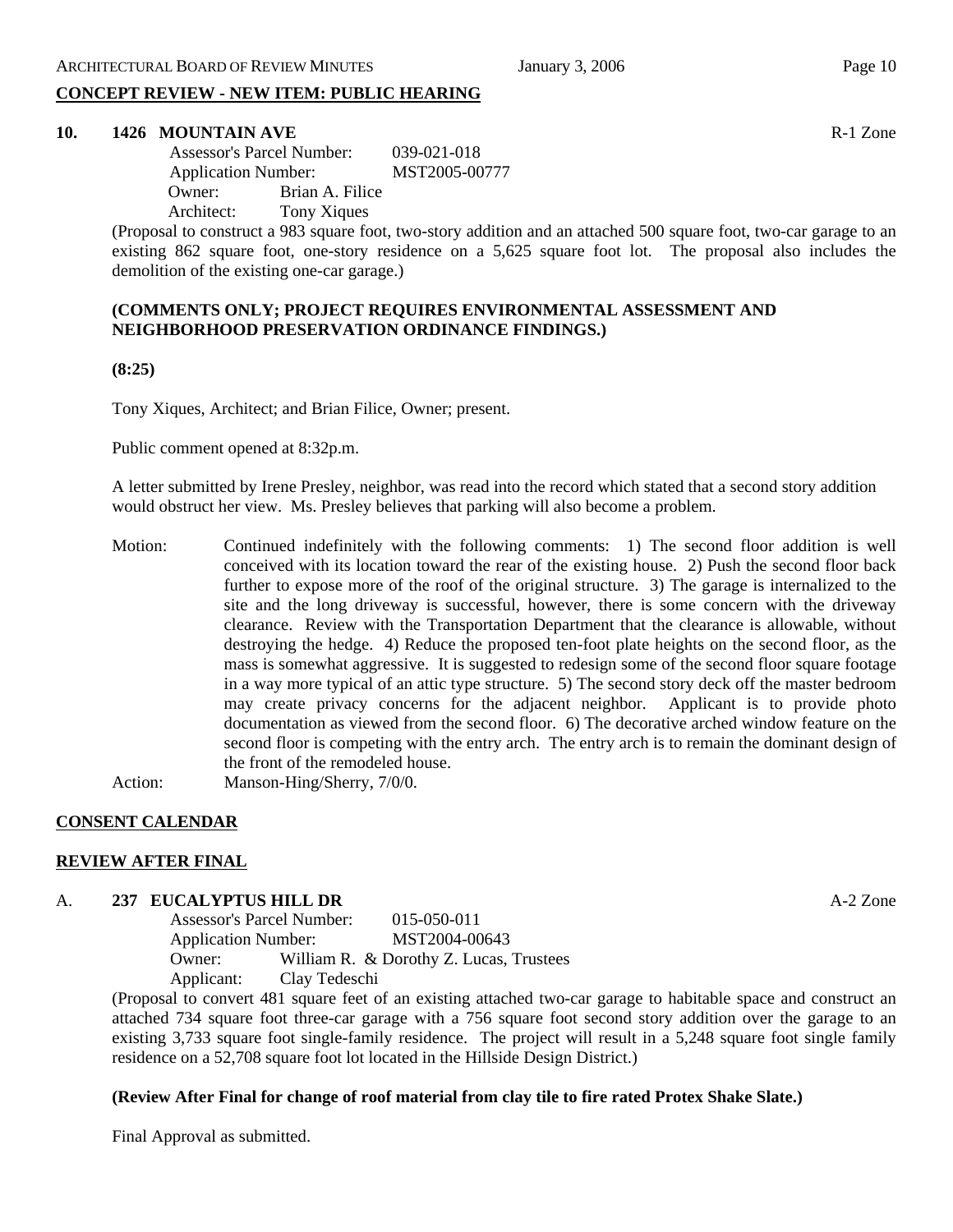# **REVIEW AFTER FINAL**

# B. **1520 W VALERIO ST** Research 2012 **Research 2013** Research 2013 **Research 2013** Research 2013 **Research 2013**

Assessor's Parcel Number: 041-032-020 Application Number: MST2004-00291 Owner: Matt & Amy Zuchowicz Architect: Joaquin Ornelas, Jr.

(Proposal for a 267 square foot first-story addition and an 819 square foot second-story addition to an existing 900 square foot one-story residence located on a 5,000 square foot lot in the Hillside Design District. The project would result in a 2,212 square foot two-story residence with a 490 square foot garage. A modification is required for a reduction of the open yard area.)

# **(Review After Final for revised windows and siding installed on lower floor.)**

Final Approval as noted on the plans.

# **FINAL REVIEW**

# C. **56 LOMA MEDIA RD** E-1 Zone

Assessor's Parcel Number: 019-300-035 Application Number: MST2004-00650 Owner: Rosalie M. Sandro, Separate Property Architect: Thompson-Naylor Architects

(Proposal to add 104 square feet to the upper level, 396 square feet to the middle level and a new 500 square foot lower level addition to an existing two-story 1,245 square foot single family residence. Proposal will also include the conversion of an existing 411 square foot attached carport to a two car 371 square foot garage. The project will result in a three-story 2,245 square foot single family residence with an attached 371 square foot two-car garage on an 11,677 square foot lot located in the Hillside Design District. A modification is requested to allow a front yard encroachment.)

# **(Final Approval is requested.)**

Revised Preliminary Approval.

# **CONTINUED ITEM**

# D. **1204 CALLE CERRITO** R-1 Zone

Assessor's Parcel Number: 041-092-012 Application Number: MST2005-00773 Owner: Gloria A. Schroeder, Trustee Agent: Suding Design

(Proposal to construct a new retaining wall approximately 8 feet high and 100 feet long with associated grading in the Hillside Design District. The parcel is currently developed with a 1,052 square foot single family residence and an attached 125 square foot garage.)

# **(COMMENTS ONLY; PROJECT REQUIRES ENVIRONMENTAL ASSESSMENT AND NEIGHBORHOOD RESERVATION ORDINANCE FINDINGS.)**

Continued one week at the applicant's request.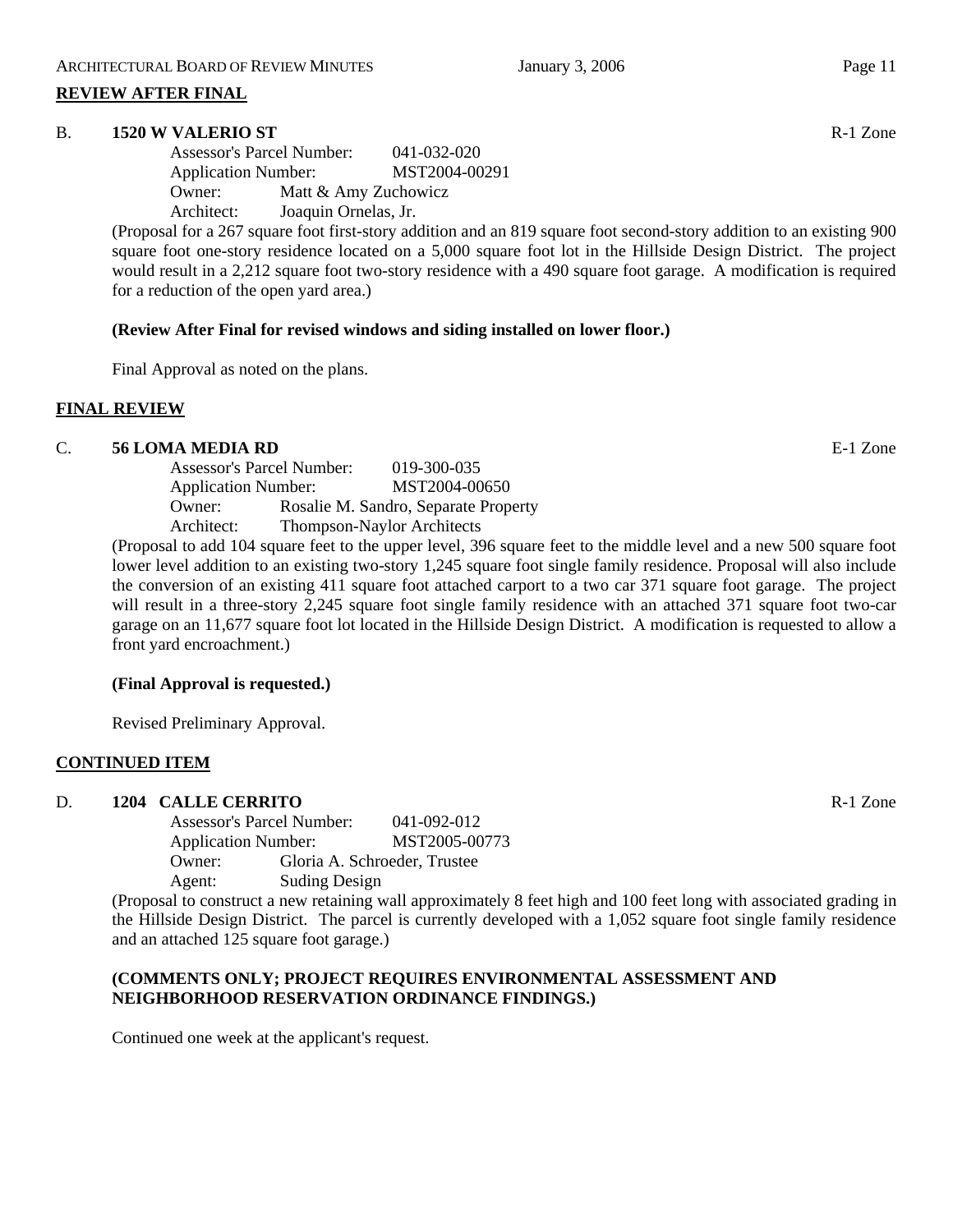# **REFERRED BY FULL BOARD**

# E. **1823 MIRA VISTA AVE** E-1 Zone

Assessor's Parcel Number: 019-090-021 Application Number: MST2005-00548 Owner: Rachel Tierney Architect: Jeff Shelton

(Proposal to demolish the existing 380 square foot garage and 280 square feet of the existing 1,492 square foot two-story residence located on two lots totaling 11,998 square feet located in the Hillside Design District. The proposal includes the construction of a 493 square foot attached garage, and the addition of 711 square feet to the second floor of the existing residence, and the relocation of the driveway to San Carlos and infill of the existing driveway off of Mira Vista Avenue.)

# **(Modification approved on October 5, 2005.)**

# **(PROJECT REQUIRES NEIGHBORHOOD PRESERVATION ORDINANCE FINDINGS.)**

Final Approval as submitted with the finding that the Neighborhood Preservation Ordinance criteria have been met as stated in Subsection 22.68.060 of the City of Santa Barbara Municipal Code.

# **NEW ITEM**

# F. **1613 CALLE CANON** R-1 Zone

Assessor's Parcel Number: 041-072-004 Application Number: MST2005-00813 Owner: Suzanne Jill Levine, Living Trust Architect: Amy Taylor

(Proposal for a 142 square foot addition for a second stairwell to create interior access between the upper and lower floors of an existing 1,366 square foot dwelling with an attached 320 square foot carport. Proposal also includes a new 227 square foot second story deck at the front of the residence on a 4,935 square foot lot in the Hillside Design District.)

# **(COMMENTS ONLY; PROJECT REQUIRES ENVIRONMENTAL ASSESSMENT AND NEIGHBORHOOD RESERVATION ORDINANCE FINDINGS.)**

Preliminary Approval and indefinite continuance with the finding that the Neighborhood Preservation Ordinance criteria have been met as stated in Subsection 22.68.060 of the City of Santa Barbara Municipal Code.

# **NEW ITEM**

# G. **536 E ARRELLAGA ST 104** C-O Zone

Assessor's Parcel Number: 027-430-007 Application Number: MST2005-00825 Owner: Santa Barbara Cottage Hospital Architect: Salvadore Melendez

(Proposal to construct an accessible ramp at the front of an existing 10,250 square foot two-story office condominium building on a 21,258 square foot lot.)

Final Approval as submitted.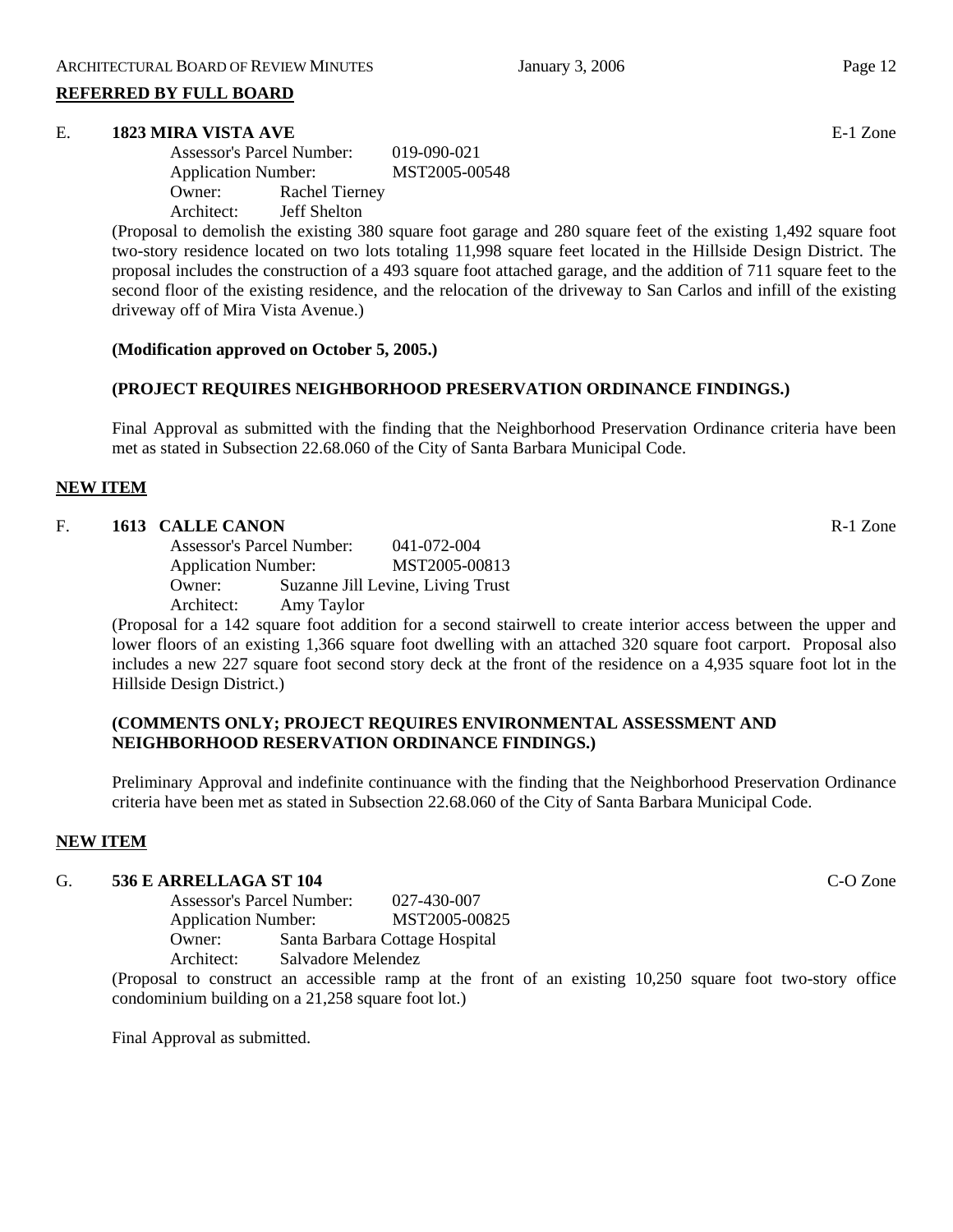# **NEW ITEM**

# H. **3889 LA CUMBRE LN** C-2/SD-2 Zone

| <b>Assessor's Parcel Number:</b> | $0.51 - 0.22 - 0.34$   |
|----------------------------------|------------------------|
| <b>Application Number:</b>       | MST2005-00829          |
| Owner:                           | KGS Santa Barbara, LLC |
| Architect:                       | Carter & Burgess       |
| <b>Business Name:</b>            | Cingular Wireless      |
| Applicant:                       | <b>Everett Woody</b>   |

(Proposal for exterior alterations to an existing retail building including removal of roll-up door and new entry on a 25,728 square foot lot in the La Cumbre Plaza area.)

Final Approval as submitted.

# **NEW ITEM**

# I. **1435 KENWOOD RD** E-1 Zone

Assessor's Parcel Number: 041-132-001 Application Number: MST2005-00828 Owner: Geraldine Gray, Trustee Contractor: Ed Martin Ace Awning, Inc.

(Proposal to enclose a 96 square foot balcony on the second floor at the rear of a 2,580 square foot, two-story residence on a 15,057 square feet lot located in the Hillside Design District.)

# **(PROJECT REQUIRES NEIGHBORHOOD PRESERVATION ORDINANCE FINDINGS.)**

Final Approval as submitted with the finding that the Neighborhood Preservation Ordinance criteria have been met as stated in Subsection 22.68.060 of the City of Santa Barbara Municipal Code based on the lack of visibility from public view points and that the addition is minor in size.

# **FINAL REVIEW**

# **J. 914 E HALEY ST** C-2 Zone

Assessor's Parcel Number: 031-311-004 Application Number: MST2003-00593 Owner: James & Sandra Jean Delmonte Architect: Murray Duncan

(Proposal to construct a 1,605 square foot two-story duplex with two attached one-car garages on the ground floor, a 2,391 square foot two-story duplex with two attached two-car garages on the ground floor, and two uncovered parking spaces on a 8,750 square foot lot. The demolition of four existing dwellings totaling 2,400 square feet is also proposed.)

# **(Final Approval of the Architecture and the Landscape Plan is requested.)**

Continued one week at the applicant's request.